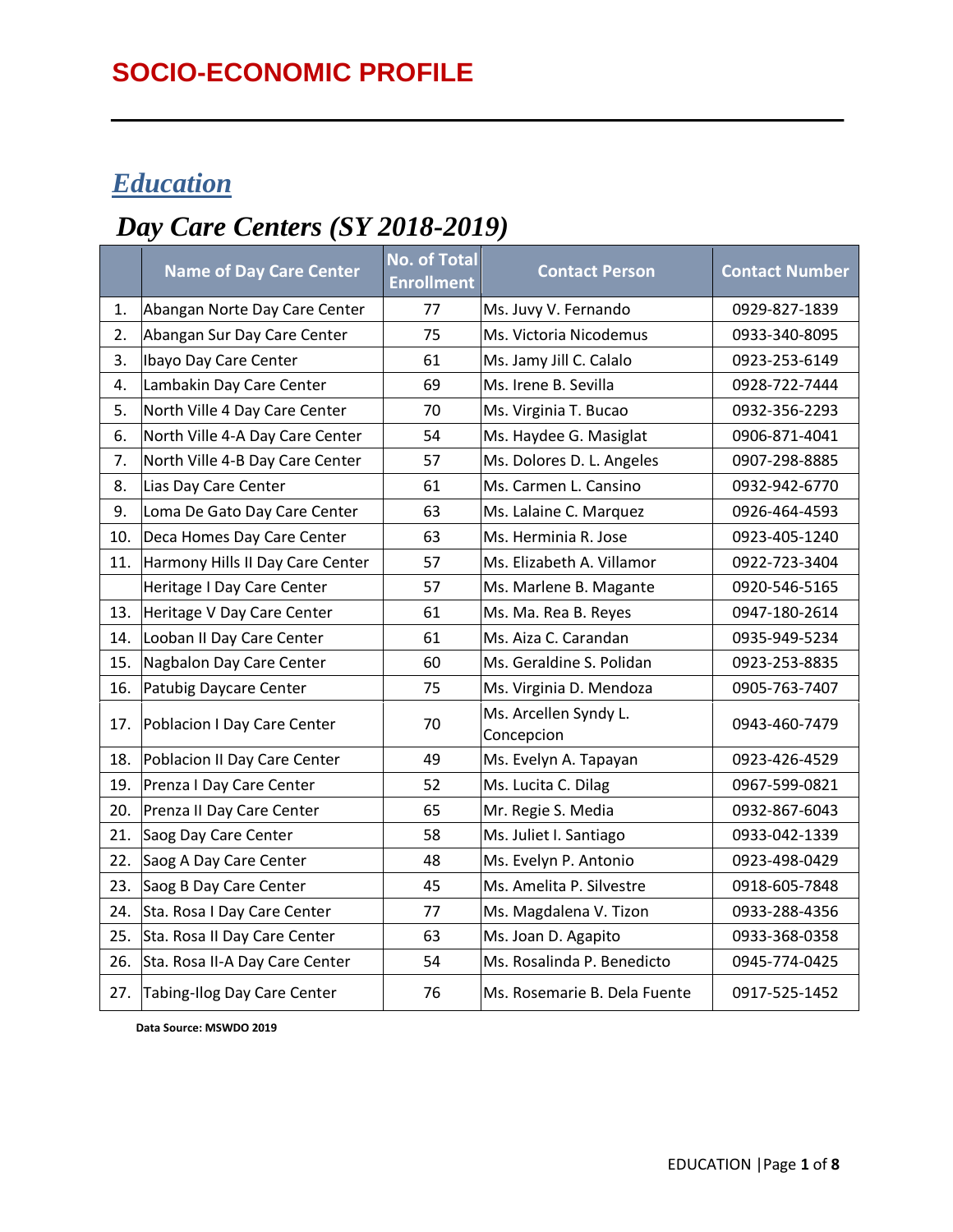# *Elementary Schools (SY 2018-2019)*

#### **Private**

|     | <b>School Name</b>                                                                          | <b>No. of Total</b><br><b>Enrollment</b> | <b>Contact Person/Contact</b><br><b>Number</b>             | <b>Barangay</b> |
|-----|---------------------------------------------------------------------------------------------|------------------------------------------|------------------------------------------------------------|-----------------|
| 1.  | Dunamis Learning Center                                                                     | 13                                       | Ms. Felicidad F. Torne                                     | Abangan Norte   |
| 2.  | St. Michael School Of Marilao                                                               | 223                                      | Mrs. Teodora R. Santos<br>/Principal<br>(044) 711-2380     | Abangan Sur     |
| 3.  | <b>Thomas Aquinas Learning</b><br><b>Center of Marilao</b>                                  | 59                                       | Mrs. Mary Jean C. Ramirez<br>0922-8340159                  | Abangan Sur     |
| 4.  | Discovery Child Development of<br>Montessori                                                | 330                                      | Ms. Babylin D. Milan<br>(044) 711-5539                     | Ibayo           |
| 5.  | <b>Team Mission Christian School</b>                                                        | 259                                      | Mrs. Josephine Bermeo<br>(044) 711-1092                    | Lambakin        |
| 6.  | Seed Academy                                                                                | 206                                      | Mr. Rosario Condes<br>0917-5668300                         | Lambakin        |
| 7.  | <b>KAV Academy</b>                                                                          | 312                                      | Ms. Mharie Anne Mance<br>(Head Teacher)/ 0922-<br>9483464  | Lambakin        |
| 8.  | Barcelona Academy                                                                           | 371                                      | Mr. Reylie Hernandez / Vice<br>President for operation     | Lias            |
| 9.  | Mary Gold School Inc.                                                                       | 163                                      | Ms. Ma. Lourdes M. Talisic<br>0933-4356731                 | Lias            |
| 10. | St. Philomena School Kid's<br>Comfort Zone                                                  | 64                                       | Engr. Alphonsus C. De Alban<br>0917-3267733                | Lias            |
| 11. | The Holy Lady Academy                                                                       | 186                                      | Mr. Genivie H. Mangen                                      | Lias            |
| 12. | Angelicum Academy (F.<br><b>Guardian Angel Learning Center)</b><br>of Heritage Marilao Inc. | 134                                      | Ms. Maria Carmina S. Rosales<br>(044) 2582237              | Loma De Gato    |
| 13. | Power Kids - Main                                                                           | 106                                      | Ms. Lerma A. Montero<br>0922-8860843                       | Loma De Gato    |
| 14. | Escuela De Santo Padre Pio                                                                  | 246                                      | Mr. Edgardo L. Tolentino<br>0922-8176398                   | Loma De Gato    |
| 15. | Jocelyn Cacas Montessori School<br>Inc.                                                     | 253                                      | Ms. Amparo V. Parreño<br>(044) 720-1772                    | Loma De Gato    |
| 16. | Divine Word School of Marilao                                                               | 69                                       | Mrs. Evelyn Boncodin<br>09077056719                        | Loma De Gato    |
| 17. | Lord's Vine Academy Inc.                                                                    | 34                                       | Mrs. Angelita C. Narido<br>0918-535-6721                   | Loma De Gato    |
| 18. | Mother Eufemia Montessori<br>School Inc.                                                    | 74                                       | Mrs. Maria Ethel C. Solomo<br>0915-7695326                 | Loma De Gato    |
| 19. | St. Anne Power Academy of<br>Marilao Inc.                                                   | 170                                      | Ms. Wilda T. Sagayno,<br><b>Directress</b><br>0932-7151120 | Loma De Gato    |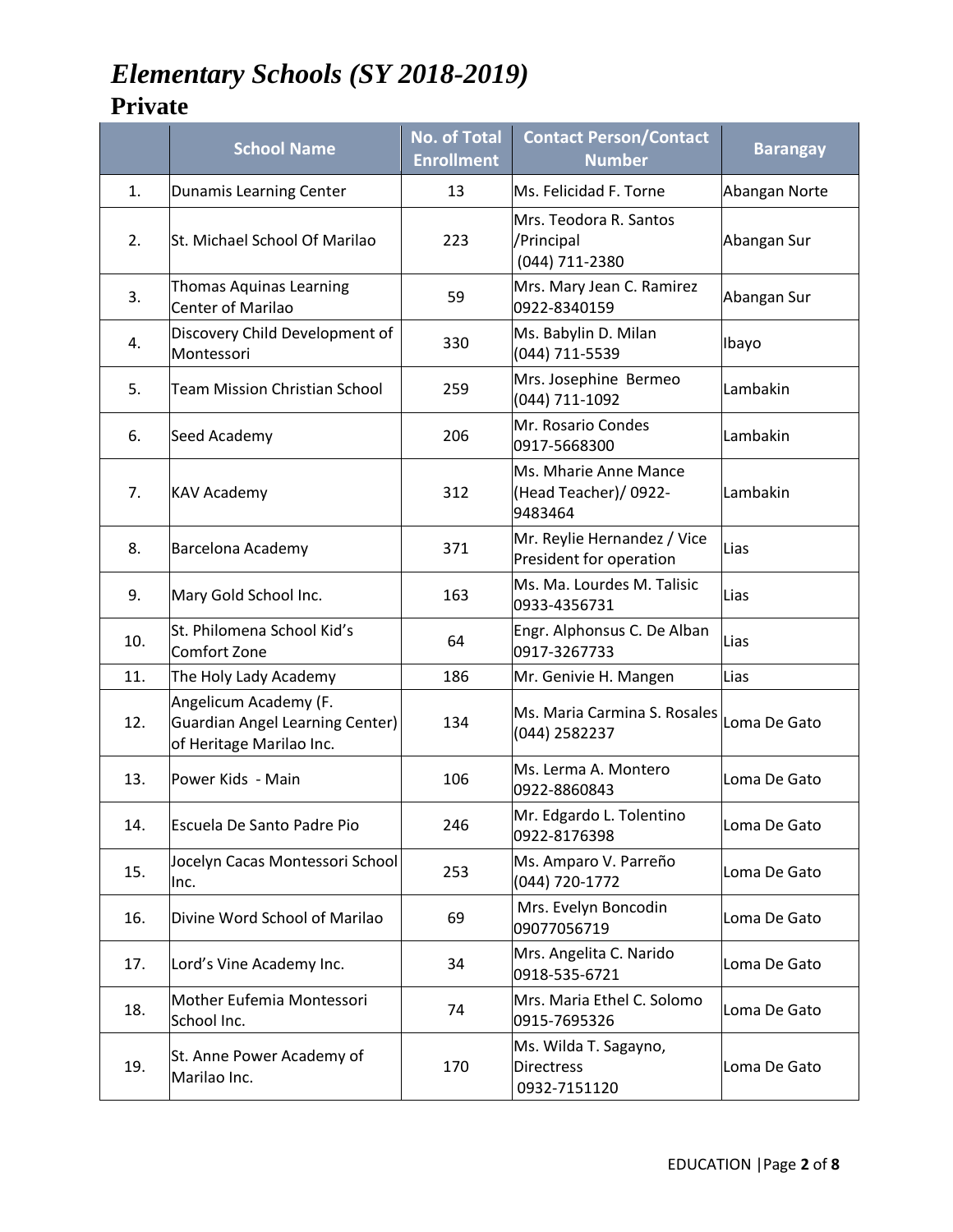| 20. | <b>Heartbeat of Christ Mission</b><br>Academy of Heritage, Inc. | 36  | Ms. Susana A. Trinidad<br>Loma De Gato                                              |              |
|-----|-----------------------------------------------------------------|-----|-------------------------------------------------------------------------------------|--------------|
| 21. | Heritage Bible Baptist Christian<br>Academy                     | 52  | Ms. Analyn T. Azuela                                                                | Loma De Gato |
| 22. | St. Joseph the Worker<br><b>Community School</b>                | 52  | Ms. Lida Riuya / Registrar<br>09758616532                                           | Loma De Gato |
| 23. | Holy Lamb Academy                                               | 175 | Ms. Rosemarie GC. Mallare<br>(044) 711-5613                                         | Patubig      |
| 24. | Angelican School of Marilao Inc.                                | 328 | Mrs. Maria Cecilia P. Ranin<br>(044) 248-8149                                       | Poblacion II |
| 25. | Mother Therese Academy                                          | 202 | Mrs. Adelaida P. San<br>Juan/Ms. Glenda P. San Juan   Poblacion II<br>(044)248-8463 |              |
| 26. | Sta. Maria Goretti School                                       | 12  | Ms. Lea Tabajonda / Ms.<br>Marie Compra<br>09183396370/09499866962                  | Poblacion II |
| 27. | Escuela Familia de Montessori<br>Inc.                           | 50  | Ms. Reina B. Mamalateo<br>09324302602                                               | Poblacion II |
| 28. | St. Faustina Academy                                            | 183 | Ms. Soledad S. Batungbakal<br>(044) 248-3191 /<br>09158522776                       | Prenza I     |
| 29. | Roseland Learning Center                                        | 168 | Ms. Rosalie Cabatac<br>09196027677                                                  | Prenza II    |
| 30. | Dolores Academy                                                 | 172 | Mr. Rolly A. Dela Cruz                                                              | Prenza II    |
| 31. | Maria Katrina School                                            | 119 | Ms. Jennifer DC. Jacinto<br>0916-3710368                                            | Saog         |
| 32. | Good Shepherd Montessori<br><b>School of Marilao</b>            | 59  | Ms. Jovy Cabral                                                                     | Saog         |
| 33. | Joyful Touch of Marilao                                         | 49  | Mrs. Victoria Bustamante<br>Saog<br>(044) 711-2276                                  |              |
| 34. | Mother of Divine Mercy School                                   | 22  | Ms. Lelisa A. Enriquez<br>0943-5049038                                              | Sta. Rosa I  |
| 35. | Power Kids Academy                                              | 158 | Ms. Gretel Ann N. Bragado<br>0922-8860844                                           | Sta. Rosa I  |
| 36. | Knowledge and Virtue Academy                                    | 147 | Ms. Leilani Sumulong<br>0933-8627576                                                | Sta. Rosa I  |
| 37. | Holy Child Academy Inc.                                         | 153 | Ms. Janet T. Reyes                                                                  | Tabing-Ilog  |

Data Source: APRISM 2019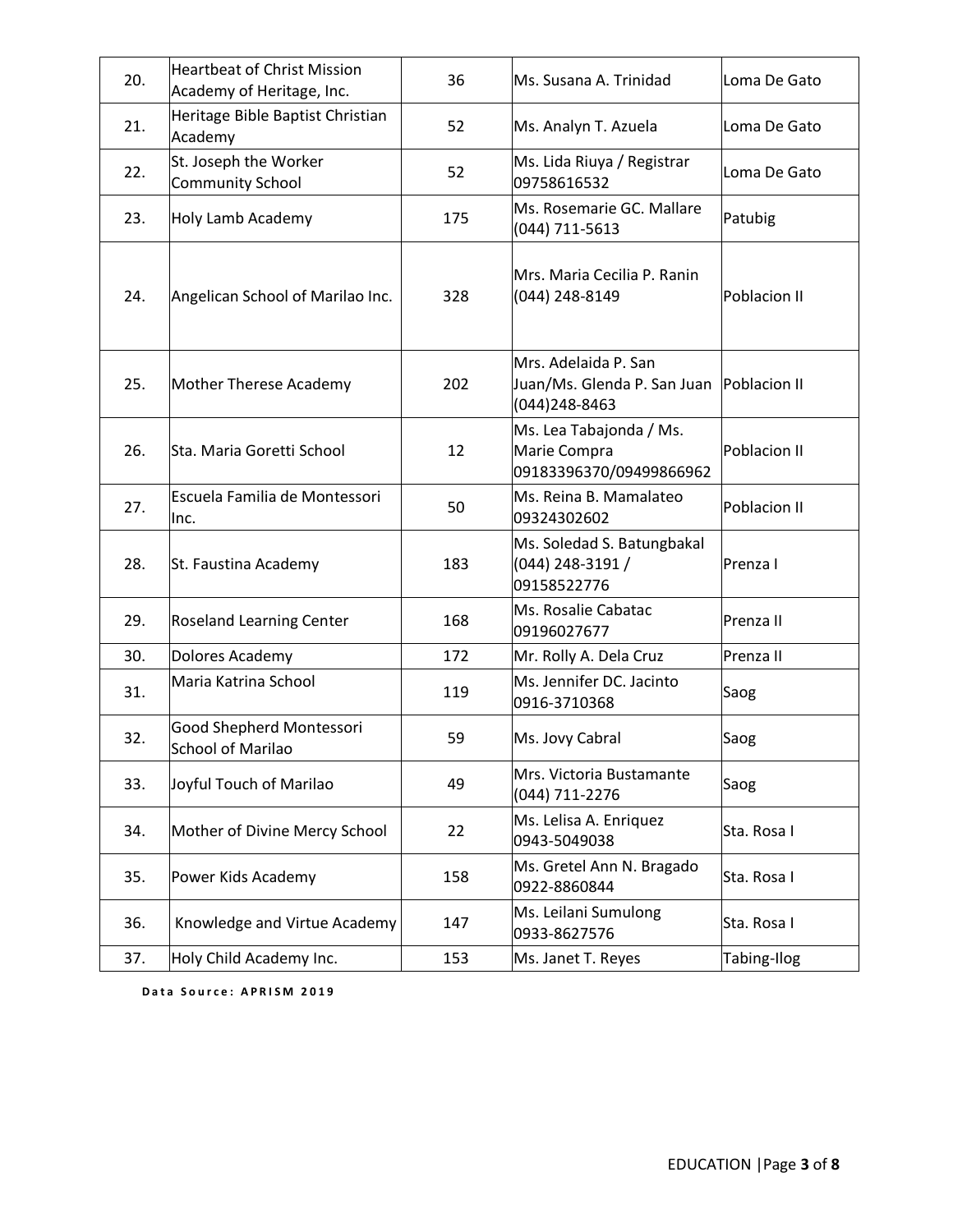### **Public**

|     | <b>School Name</b>                  | No. of<br><b>Total</b><br><b>Enrollment</b> | <b>Contact Person</b>                  | <b>Contact</b><br><b>Number</b> |
|-----|-------------------------------------|---------------------------------------------|----------------------------------------|---------------------------------|
| 1.  | Abangan Norte Elementary School     | 842                                         | MRS. GRACIA DC. VIUDEZ                 | 248-8602                        |
| 2.  | Abangan Sur Elementary School       | 1,088                                       | MR. DONATO S. PAYONGNGAYON             | 0922-<br>8951326                |
| 3.  | <b>FSS Patulo Elementary School</b> | 2,390                                       | MRS. EDNA T. GOMEZ PH.D                | 0925-<br>7700065                |
| 4.  | Heritage Homes Elementary School    | 1,394                                       | MRS. ROSALINA DC. AMPER, PH.D          | 0943-<br>0922927                |
| 5.  | Ibayo Elementary School             | 262                                         | MR. RONEL M. ROM                       | 208-1519                        |
| 6.  | Lambakin Annex Elementary School    | 763                                         | MR. ERIC R. VERDILLO                   | 0915-5229-<br>631               |
| 7.  | Lambakin Main Elementary School     | 1,051                                       | MR. JAMES P. MENDEJAR                  | 248-6331                        |
| 8.  | Lias Elementary School              | 1,450                                       | MR. JOSEPHINE E. GENOBIAGON, Ph.<br>D. | 711-2007                        |
| 9.  | Loma de Gato Elementary School      | 2,182                                       | MRS. ROSALINDA G. GABRIEL              | 0925-556-<br>3437               |
|     | 10. Marilao Central School          | 1,485                                       | MRS. CORAZON A. DELA ROSA              | 044-248-8624                    |
| 11. | Northville IV Elementary School     | 2,607                                       | MRS. BABY LYN P. GUIAO, Ed. D.         | 0917-<br>1264289                |
| 12. | Northville IV-B Elementary School   | 1,051                                       | MR. ALEXANDER C. CRUZ, Ph. D.          | 248-6261                        |
| 13. | Patubig Elementary School           | 1,192                                       | MRS. RHEA D. MALABANAN                 | 044-248-3158                    |
|     | 14. Prenza Elementary School        | 2,421                                       | MR. JOIE S. GERMAR                     | 044-248-3352                    |
|     | 15. Saog Elementary School          | 1,014                                       | MRS. ESPRERANZA P. MAGNETICO           | 0942-<br>3886582                |
|     | 16. Sta Rosa I Elementary School    | 1,591                                       | MRS. REBECCA M. BULAONG                | 044-248-823                     |
|     | 17. Sta Rosa II Elementary School   | 1,047                                       | MR. RONALDO A. BONIFACIO               | 044-248-3281                    |
|     | 18. Tabing Ilog Elementary School   | 429                                         | MRS. THELMA D. JULIANO                 | 248-6268                        |

 **Data Source: DepEd 2019**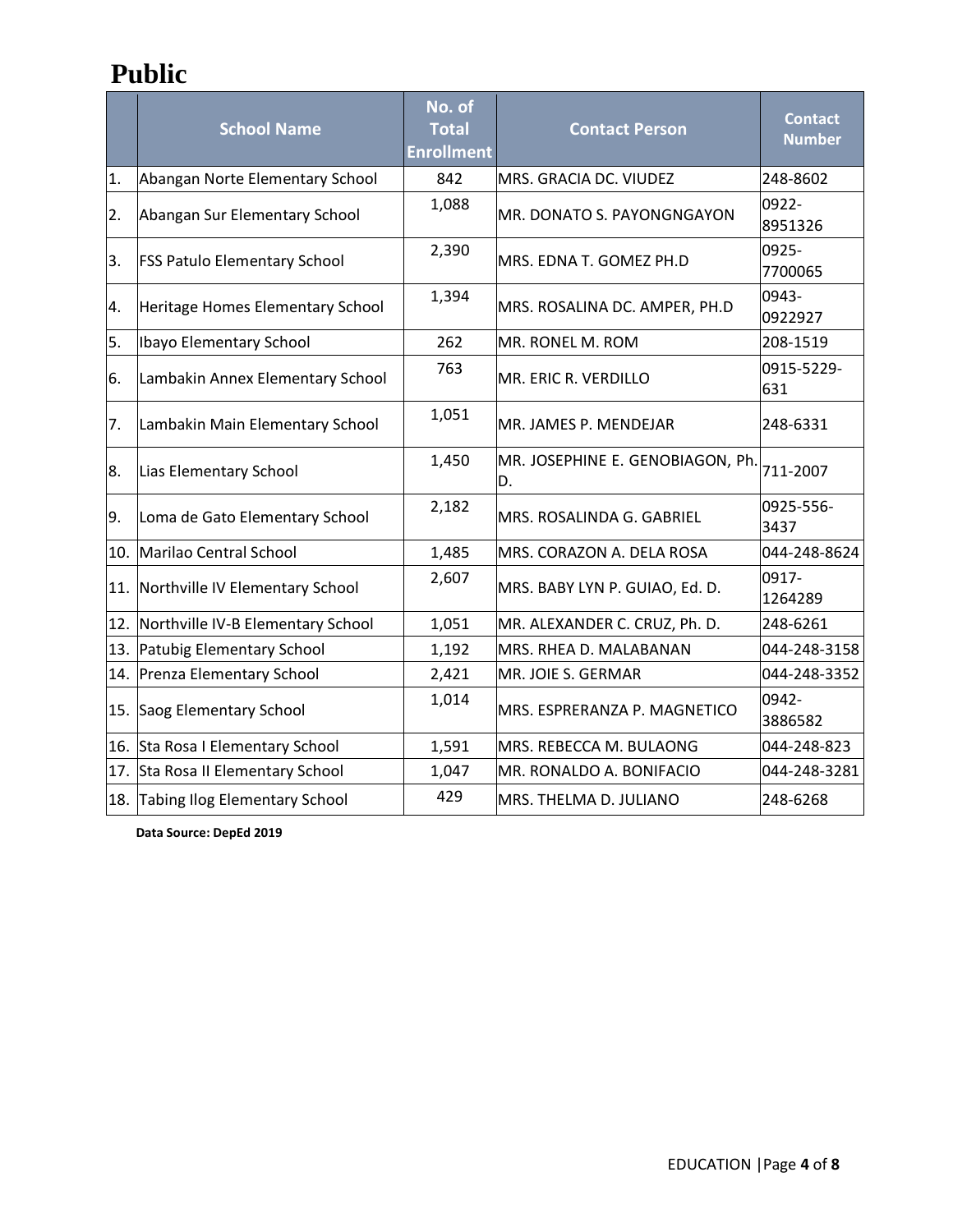## **Private** *Secondary Schools (SY 2018-2019)*

|     | <b>School Name</b>                             | No. of<br><b>Total</b><br><b>Enrollment</b> | <b>Contact Person</b>                                                       | <b>Barangay</b> |
|-----|------------------------------------------------|---------------------------------------------|-----------------------------------------------------------------------------|-----------------|
| 1.  | Angelican School of Marilao, Inc.              | 132                                         | Ms. Marita S. Lopez/Junior High<br><b>School Coordinator</b><br>09334035352 | Poblacion II    |
| 2.  | Mother Therese Academy                         | 164                                         | Dr. Joel P. San Juan<br>(044) 248-8463                                      | Poblacion II    |
| 3.  | Maria Katrina School                           | 55                                          | Ms. Jennifer DC. Jacinto<br>(044) 711-3229/0916-371-0368                    | Saog            |
| 4.  | Barcelona Academy                              | 244                                         | Mr. Reygie Hernandez<br>Vice Pres. For Admin                                | Lias            |
| 5.  | The Holy Lady Academy                          | 158                                         | Mrs. Genevie H. Maryer<br>(044) 711-0241/0917-9170667                       | Lias            |
| 6.  | Seed Academy                                   | 303                                         | Mr. Rosario Condes<br>(044) 695-2249                                        | Lambakin        |
| 7.  | <b>Team Mission Christian School</b>           | 212                                         | Mrs. Josephine Bermeo<br>(044) 711-1092                                     | Lambakin        |
| 8.  | Angelicum Academy of Heritage<br>Marilao, Inc. | 86                                          | Ms. Maria Carmina S. Rosales<br>(044) 258-2237                              | Loma De Gato    |
| 9.  | St. Anne Power Academy Marilao,<br>Inc. Sapami | 17                                          | Ms. Wildu T. Sagayno<br>09327151120                                         | Loma De Gato    |
| 10. | Escuela De Santo Padre Pio                     | 101                                         | Mr. Edgardo Tolentino<br>09228176398                                        | Loma De Gato    |
| 11. | Jocelyn Cacas Memorial School of<br>Montessori | 253                                         | Ms. Bernadette D. Duero<br>09127786801                                      | Loma De Gato    |
| 12. | Lord's Vine Academy                            | 42                                          | Mrs. Angelita C. Narido<br>(044)720-1660/0918-535-6721                      | Loma De Gato    |
| 13. | St. Joseph the Worker Community<br>School      | 132                                         | Ms. Novelita Benicarlo<br>0906-6838984                                      | Loma De Gato    |
| 14. | Divine Word School of Marilao                  | 246                                         | Mrs. Evelyn Boncodin (OIC)<br>090770567719                                  | Loma De Gato    |
| 15. | St. Michael School of Marilao                  | 452                                         | Mrs. Teodora Santos<br>(044) 711-2380                                       | Abangan Sur     |
| 16. | Holy Child Academy Inc.                        | 16                                          | Ms. Janet T. Reyes                                                          | Tabing - Ilog   |

**Data Source: APRISM 2019**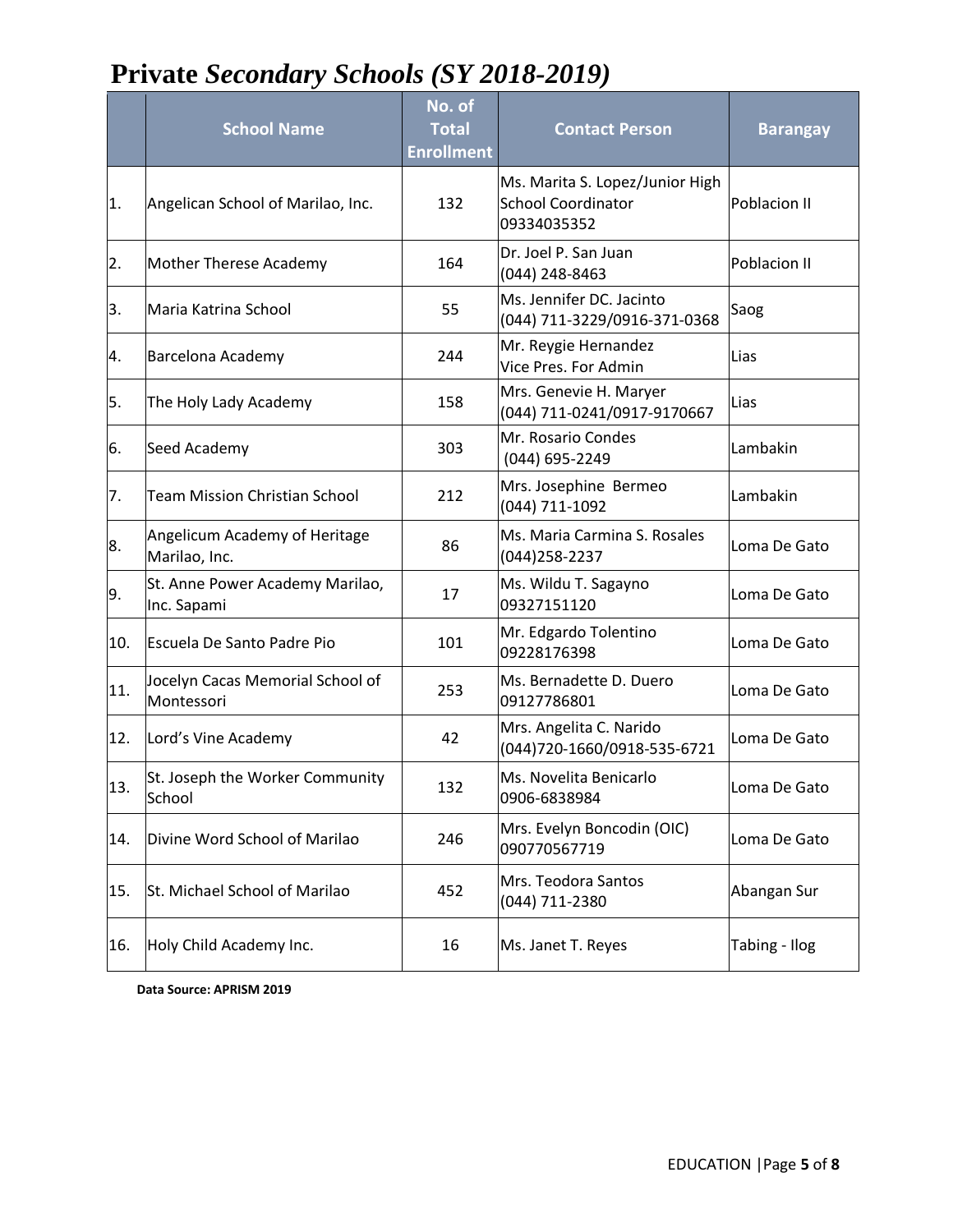#### **Public**

| <b>School Name</b>                      | No. of Total<br><b>Enrollment</b> | <b>Contact Person/Contact</b><br><b>Number</b>                | <b>Barangay</b> |
|-----------------------------------------|-----------------------------------|---------------------------------------------------------------|-----------------|
| A.F.G. Bernardino Memorial Trade School | 7,061                             | Dr. Rosauro A. Villanueva Ph. D<br>Pricipal<br>(044) 711-1311 | Lias            |
| Prenza National High School             | 5,003                             | Dr. Ernesto P. Dizon / Principal<br>(044) 248-3162            | <b>Prenza I</b> |

 **Data Source: Trade School & Prenza National High School 2019** 

## *Technical/Vocational Schools (SY 2018-2019)*

| <b>School Name</b>                                                               | No. of<br><b>Total</b><br><b>Enrollment</b> | <b>Contact Person/</b><br><b>Contact Number</b>           | <b>Courses Offered</b>                                                                                                                                                                                                       | <b>Barangay</b> |
|----------------------------------------------------------------------------------|---------------------------------------------|-----------------------------------------------------------|------------------------------------------------------------------------------------------------------------------------------------------------------------------------------------------------------------------------------|-----------------|
| Asia Pacific College of<br>Arts and Management<br>(ASPAC College)                | 25                                          | Ms. Yelty A. San Andres<br>0916-4700464 /<br>0923-5517290 | <b>Computer System Servicing</b><br><b>Front Office Services Visual</b><br>Grapics Disegn.                                                                                                                                   | Ibayo           |
| <b>Access Marilao</b><br><b>Bulacan Computer &amp;</b><br>Technical College Inc. | 473                                         | Ms. Arianne Lacap<br>815-4858                             | Computer Science, Computer<br>Technician, Computer<br>Secretariat, Hotel Restaurant &<br>Management (HRM),<br>Information Communication<br>Technolgy (ICT), Industrial Arts<br>(IA), Accountacy Business<br>Management (ABM) | Ibayo           |
| St. Amatiel<br>Technology Institute<br>(SATI)                                    | 44                                          | Ms. Danica Bollosa<br>0977-6272434                        | Hotel Restaurant &<br>Management and IT                                                                                                                                                                                      | Sta. Rosa I     |

 **Data Source: Asian Institute & Access Computer School 2019**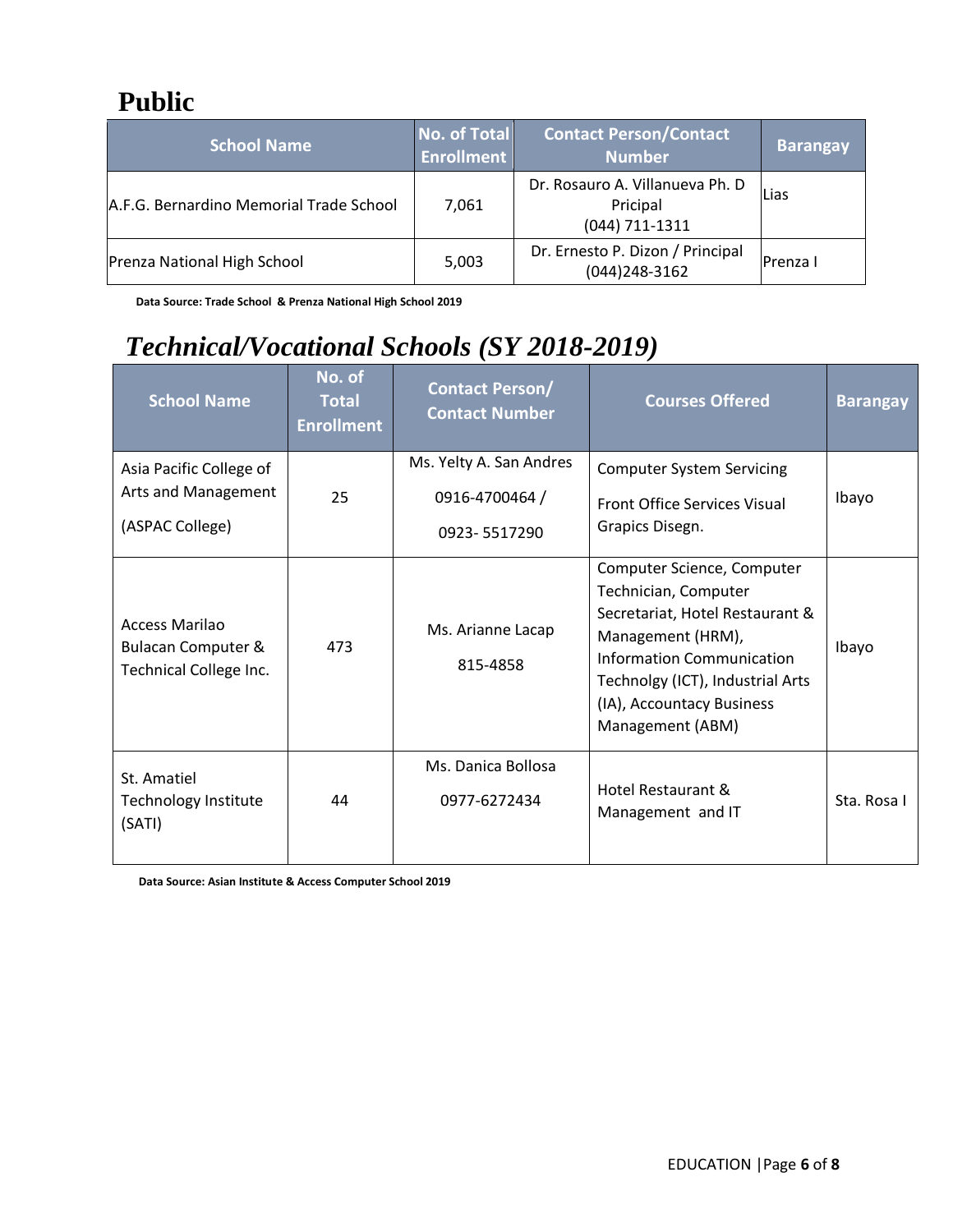# *Tertiary School (SY 2018-2019)*

| <b>School Name</b>                           | <b>No. of Total</b><br><b>Enrollment</b> | <b>Contact Person/</b><br><b>Contact Number</b>                 | <b>Courses Offered</b>                                                                                                                 | <b>Barangay</b>         |
|----------------------------------------------|------------------------------------------|-----------------------------------------------------------------|----------------------------------------------------------------------------------------------------------------------------------------|-------------------------|
| Pambayang<br>Dalubhasaan ng<br>Marilao (PDM) | 4,687                                    | Ms. Dolores DC. Cajucom<br>School Administrator<br>0943-7015773 | Computer Science, Hotel<br>Restaurant &<br>Management,<br>Information Technology,<br>Office of Administration,<br>Tourisms Management. | Abangan<br><b>Norte</b> |

### *Training Centers (SY 2018-2019)*

| <b>School</b>                                              | <b>Classrooms</b> | <b>Contact Person</b>                 | <b>Barangay</b>    |
|------------------------------------------------------------|-------------------|---------------------------------------|--------------------|
| Alternative Learning System Center (ALS) MND               |                   | Ms. Melissa Serrano                   | <b>Poblacion I</b> |
| ALS MND CLRC - Loma De Gato                                |                   | Ms. Carla V. Dela Cruz   Loma De Gato |                    |
| Mario F. Santiago Livelihood and Skills Training<br>Center |                   | Mr. Voltaire B.Dizon                  | Lambakin           |
| Alternative Learning System Center (ALS) MSD               |                   | Ms. Enrique A.<br>Sanchez             | Lambakin           |

# *SPED Enrolments (SY 2018-2019)*

| <b>School Name</b>                               | <b>Area of Exceptionality</b>                                                                                                                                           |  |
|--------------------------------------------------|-------------------------------------------------------------------------------------------------------------------------------------------------------------------------|--|
| <b>Marilao Central School</b>                    | Autistic, Behavioral Problem, Down Syndrome, Hearing Impaired,<br>Intellectually Disabled/ Mental Retardation, Multiple Handicapped,<br>Significant Developmental Delay |  |
| Sta. Rosa II SPED Center                         | Hearing Impaired, ADHD, Autistic, Mentally Problem                                                                                                                      |  |
| St. Philomena School Kid's Comfort<br>Zone, Inc. | ADHD, ASD, ID, LD, EBD, Giftd, GDD, Down Sydrome, Cerebral Palsy.                                                                                                       |  |